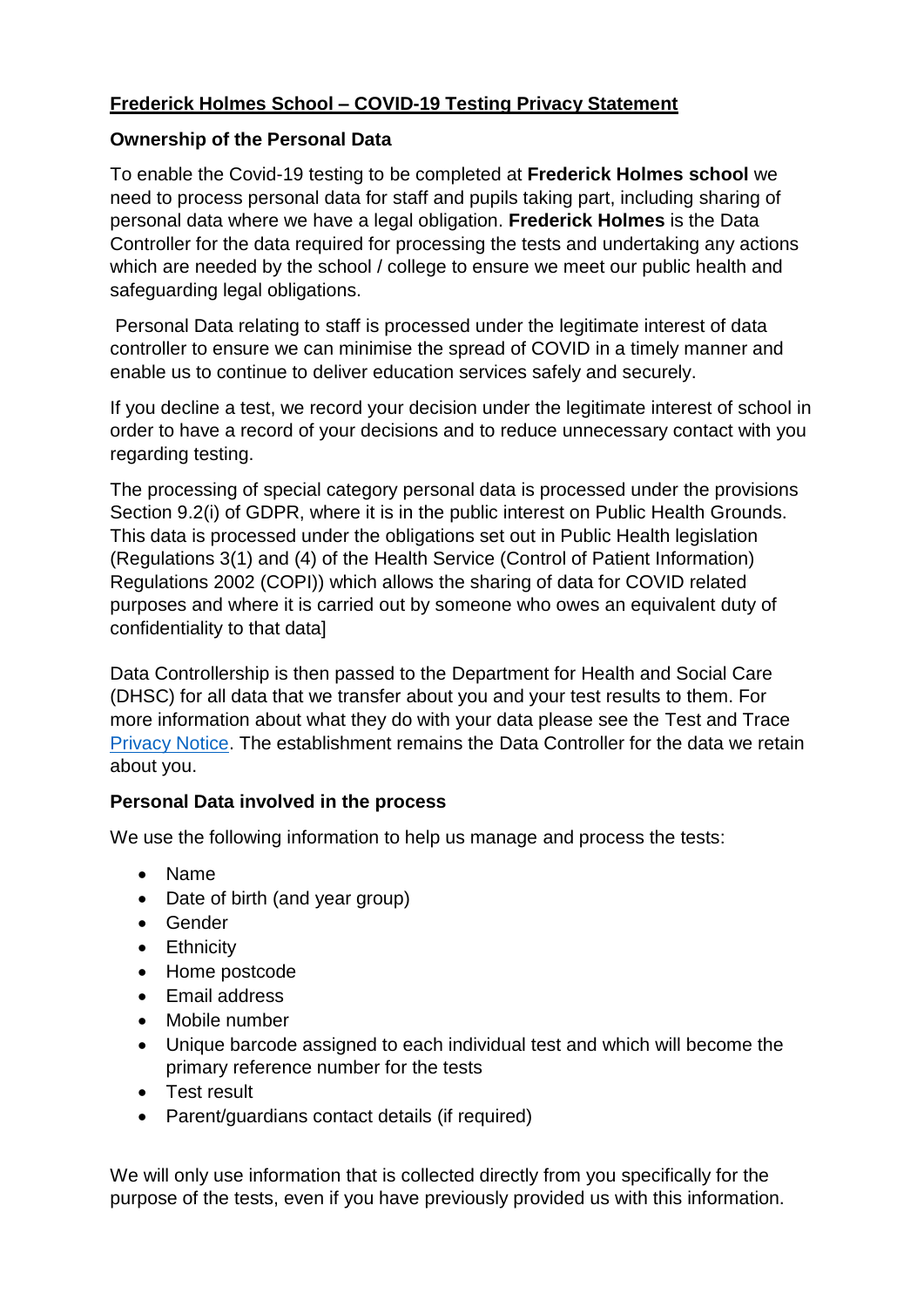### **How we store your personal information**

The information will only be stored securely on local spreadsheets in school/college whilst it is needed. It will also be entered directly onto DHSC digital services for the NHS Test and Trace purposes. Schools/colleges will not have access to the information on the digital service once it has been entered.

### **Processing of Personal Data Relating to Positive test results**

The member of staff, pupil, student or parent (depending on contact details provided) will be informed of the result by the school/college and advised how to book a confirmatory test.

We will use this information to enact their own COVID isolation processes without telling anyone who it is that has received the positive test.

The information will be transferred to DHSC, who will share this with the NHS, GPs. PHE and the Local Government will use this information for wider test and trace activities as well as statistical and research purposes.

This information is processed and shared under obligations set out in Public Health legislation under Regulations 3(1) and (4) of the Health Service (Control of Patient Information) Regulations 2002 (COPI) which allows the sharing of data for COVID related purposes.

This information will be kept by the school/college for up to 14 days and by the NHS for 8 years.

### **Processing of Personal Data Relating to Negative test results**

We will record a negative result and the information transferred to DHSC, NHS. PHE and the Local Government who will use the information for statistical and research purposes.

This information is processed and shared under obligations set out in Public Health legislation under Regulations 3(1) and (4) of the Health Service (Control of Patient Information) Regulations 2002 (COPI) which allows the sharing of data for COVID related purposes.

This information will be kept by the school/college for up to 14 days and by the NHS for 8 years.

# **Processing of Personal Data relating to declining a test**

We will record that you have declined to participate in a test and this information will not be shared with anyone.

# **Data Sharing Partners**

The personal data associated with test results will be shared with

• DHSC, NHS, PHE – to ensure that they can undertake the necessary Test and Trace activities and to conduct research and compile statistic about Coronavirus.